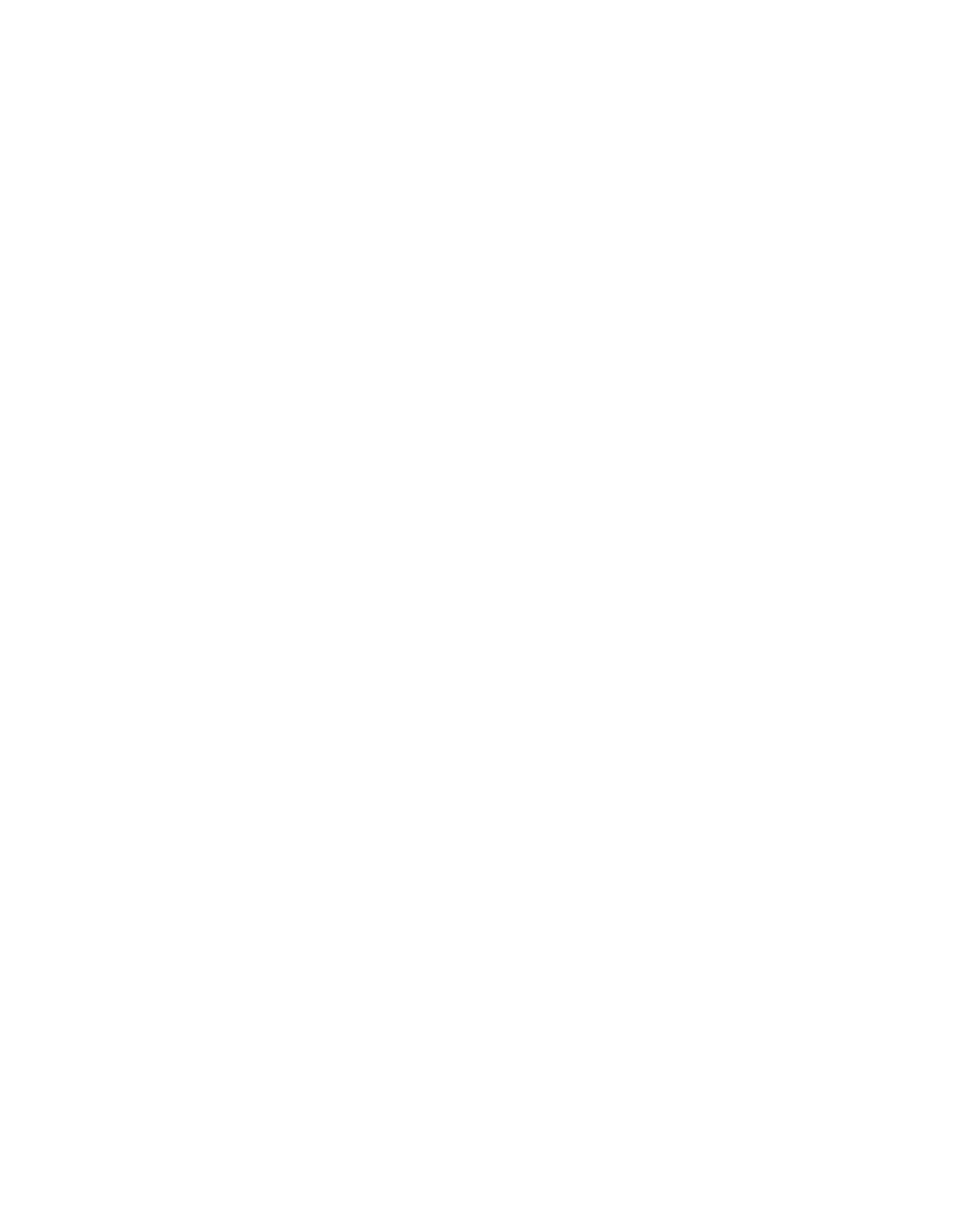## **STANDARD DEVELOPMENT REQUIREMENTS AND MITIGATION MONITORING AND REPORTING PROGRAM**

This Standard Development Requirements and Mitigation Monitoring and Reporting Program (SDR / MMRP is in compliance with Section 15097 of the CEQA Guidelines, which requires that the Lead Agency "adopt a program for monitoring or reporting on the revisions which it has required in the project and the measures it has imposed to mitigate or avoid significant environmental effects." The SDR / MMRP lists applicable mitigation measures ("MM") from the Prior EIR (The Globe) and identifies mitigation monitoring requirements, as well as applicable City Standard Development Requirements ("SDR").

The first column identifies the SDR and MM.

The second column identifies the monitoring schedule or timing applicable to the project.

The third column names the party responsible for monitoring the required action for the project.

The City of Fremont will oversee monitoring and documenting the implementation of mitigation measures. The project applicant or its construction contractors is responsible for fully understanding and effectively implementing all of the mitigation measures contained within this SDR / MMRP.

|                                                                                                                                                                                                                                                           |                                                                                                                                                                                                                                                                                                                                                                    | <b>Mitigation Implementation/Monitoring</b> |                 |                                             |
|-----------------------------------------------------------------------------------------------------------------------------------------------------------------------------------------------------------------------------------------------------------|--------------------------------------------------------------------------------------------------------------------------------------------------------------------------------------------------------------------------------------------------------------------------------------------------------------------------------------------------------------------|---------------------------------------------|-----------------|---------------------------------------------|
|                                                                                                                                                                                                                                                           | <b>Standard Development Requirements/Mitigation Measures</b>                                                                                                                                                                                                                                                                                                       | When<br>Required                            | Implementation  | Monitoring/<br>Inspection                   |
| FMC 18.218.050(a) Construction Related Emissions. The following<br>construction measures, as periodically amended by BAAQMD, are<br>required for all proposed development projects to reduce<br>construction-related fugitive dust and exhaust emissions: |                                                                                                                                                                                                                                                                                                                                                                    | During<br>construction                      | Project Sponsor | City of Fremont<br><b>Building Division</b> |
|                                                                                                                                                                                                                                                           | (A) All exposed surfaces (e.g., parking areas, staging areas, soil<br>piles, graded areas, and unpaved access roads) shall be<br>watered two times daily.                                                                                                                                                                                                          |                                             |                 |                                             |
|                                                                                                                                                                                                                                                           | (B) All haul trucks transporting soil, sand, or other loose<br>material off site shall be covered.                                                                                                                                                                                                                                                                 |                                             |                 |                                             |
|                                                                                                                                                                                                                                                           | (C) All visible mud or dirt track-out onto adjacent public roads<br>shall be removed using wet power vacuum street<br>sweepers at least once per day. The use of dry power<br>sweeping is prohibited.                                                                                                                                                              |                                             |                 |                                             |
|                                                                                                                                                                                                                                                           | (D) All vehicle speeds on unpaved roads shall be limited to 15<br>miles per hour.                                                                                                                                                                                                                                                                                  |                                             |                 |                                             |
| (E)                                                                                                                                                                                                                                                       | All roadways, driveways, and sidewalks to be paved shall<br>be completed as soon as possible. Building pads shall be<br>laid as soon as possible after grading unless seeding or soil<br>binders are used.                                                                                                                                                         |                                             |                 |                                             |
| (F)                                                                                                                                                                                                                                                       | Idling times shall be minimized either by shutting<br>equipment off when not in use or reducing the maximum<br>idling time to five minutes (as required by the California<br>airborne toxics control measure Title 13, Section 2485 of<br>California Code of Regulations (CCR)). Clear signage shall<br>be provided for construction workers at all access points. |                                             |                 |                                             |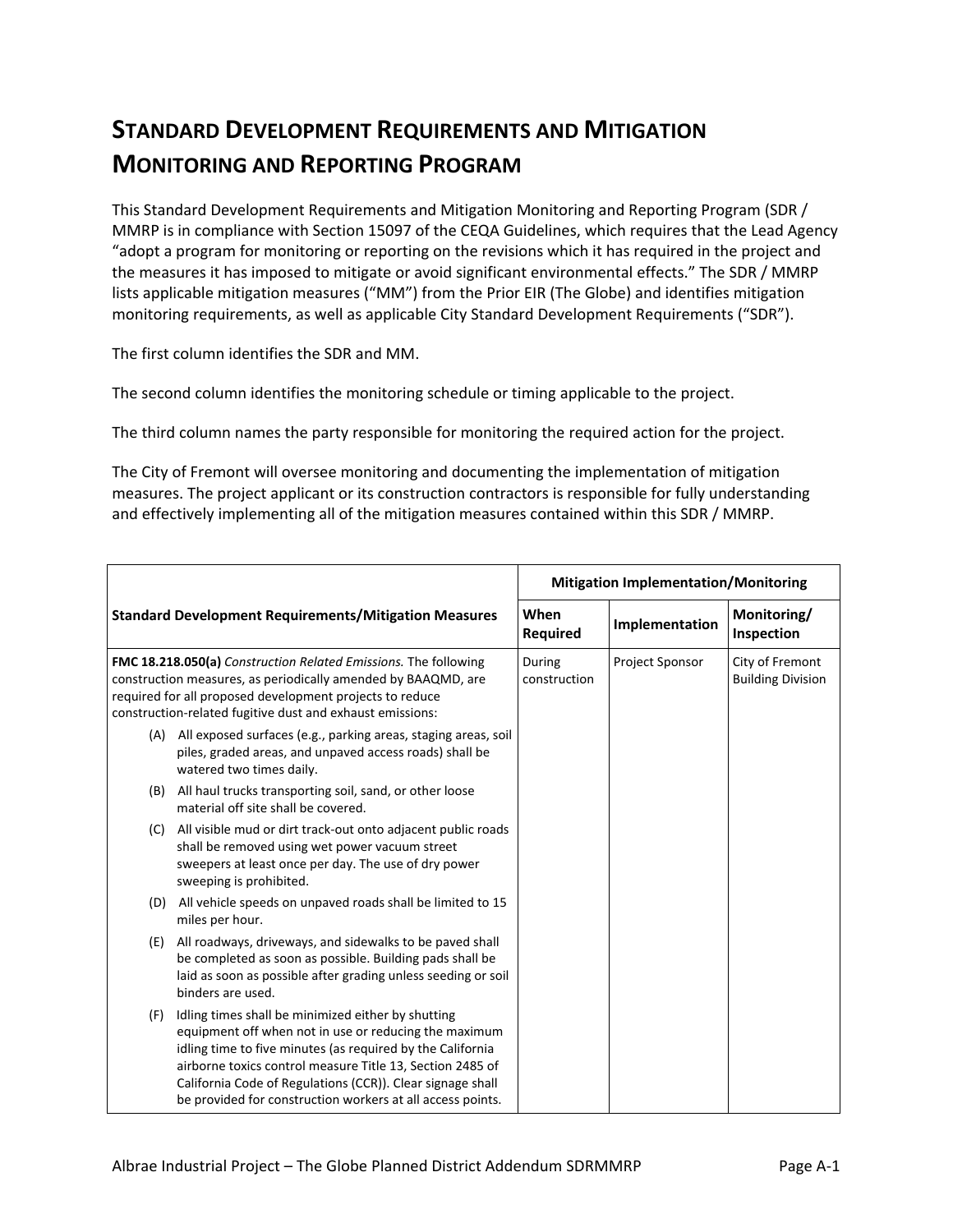|                                                                                                                                                                                                                                                                        |                                                                                                                                                                                                                                                                                                                                                   | <b>Mitigation Implementation/Monitoring</b>         |                 |                                             |
|------------------------------------------------------------------------------------------------------------------------------------------------------------------------------------------------------------------------------------------------------------------------|---------------------------------------------------------------------------------------------------------------------------------------------------------------------------------------------------------------------------------------------------------------------------------------------------------------------------------------------------|-----------------------------------------------------|-----------------|---------------------------------------------|
|                                                                                                                                                                                                                                                                        | <b>Standard Development Requirements/Mitigation Measures</b>                                                                                                                                                                                                                                                                                      | When<br>Required                                    | Implementation  | Monitoring/<br>Inspection                   |
| (G)                                                                                                                                                                                                                                                                    | All construction equipment shall be maintained and<br>properly tuned in accordance with manufacturer's<br>specifications. All equipment shall be checked by a<br>certified mechanic and determined to be running in proper<br>condition prior to operation.                                                                                       |                                                     |                 |                                             |
|                                                                                                                                                                                                                                                                        | (H) A publicly visible sign shall be posted with the telephone<br>number and person to contact regarding dust complaints.<br>This person shall respond and take corrective action within<br>48 hours. BAAQMD's phone number shall also be visible to<br>ensure compliance with applicable regulations.                                            |                                                     |                 |                                             |
| FMC 18.218.050(b)(2): Nesting Birds. New development projects with<br>the potential to impact nesting birds through tree or shrub removal<br>shall implement the following measures prior to removal of any<br>trees/shrubs, grading, or ground disturbing activities: |                                                                                                                                                                                                                                                                                                                                                   | Prior to<br>approval of<br>construction-<br>related | Project Sponsor | City of Fremont<br><b>Building Division</b> |
|                                                                                                                                                                                                                                                                        | (A) Avoidance. Proposed projects shall avoid construction<br>activities during the bird nesting season (February 1st<br>through August 31st).                                                                                                                                                                                                     | permit                                              |                 |                                             |
|                                                                                                                                                                                                                                                                        | (B) Preconstruction Surveys. If construction activities are<br>scheduled during the nesting season, a qualified biologist<br>shall conduct a preconstruction survey to identify any<br>potential nesting activity. The biologist shall determine the<br>number and time frame (prior to construction) of surveys<br>to be conducted.              |                                                     |                 |                                             |
|                                                                                                                                                                                                                                                                        | (C) Protective Buffer Zone(s). If the survey indicates the<br>presence of nesting birds, protective buffer zones shall be<br>established around the nests. The size of the buffer zone<br>shall be recommended by the biologist in consultation<br>with the CDFW depending on the species of nesting bird<br>and level of potential disturbance.  |                                                     |                 |                                             |
| (D)                                                                                                                                                                                                                                                                    | Initiation of Construction Activities. The buffer zones shall<br>remain in place until the young have fledged and are<br>foraging independently. A qualified biologist shall monitor<br>the nests closely until it is determined the nests are no<br>longer active, at which time construction activities may<br>commence within the buffer area. |                                                     |                 |                                             |
|                                                                                                                                                                                                                                                                        | FMC 18.218.050(b)(3): Roosting Bats. New development with<br>potential to impact special-status or roosting bat species through<br>demolition of existing structures or removal of trees on site shall<br>conduct the following measures prior to demolition:                                                                                     | Prior to<br>approval of<br>construction-<br>related | Project Sponsor | City of Fremont<br><b>Building Division</b> |
|                                                                                                                                                                                                                                                                        | (A) Preconstruction Surveys. A qualified biologist shall conduct<br>a preconstruction survey during seasonal periods of bat<br>activity (mid-February through mid-October) to determine<br>suitability of structure(s) or trees as bat roost habitat.                                                                                             | permit                                              |                 |                                             |
|                                                                                                                                                                                                                                                                        | (B) Protective Buffer Zone(s). If active bat roosts are found on<br>site, a suitable buffer from construction shall be<br>established per the biologist. The biologist shall determine<br>the species of bats present and the type of roost.                                                                                                      |                                                     |                 |                                             |
| (C)                                                                                                                                                                                                                                                                    | Mitigation and Exclusion. If the bats are identified as<br>common species, and the roost is not being used as a<br>maternity roost or hibernation site, the bats may be                                                                                                                                                                           |                                                     |                 |                                             |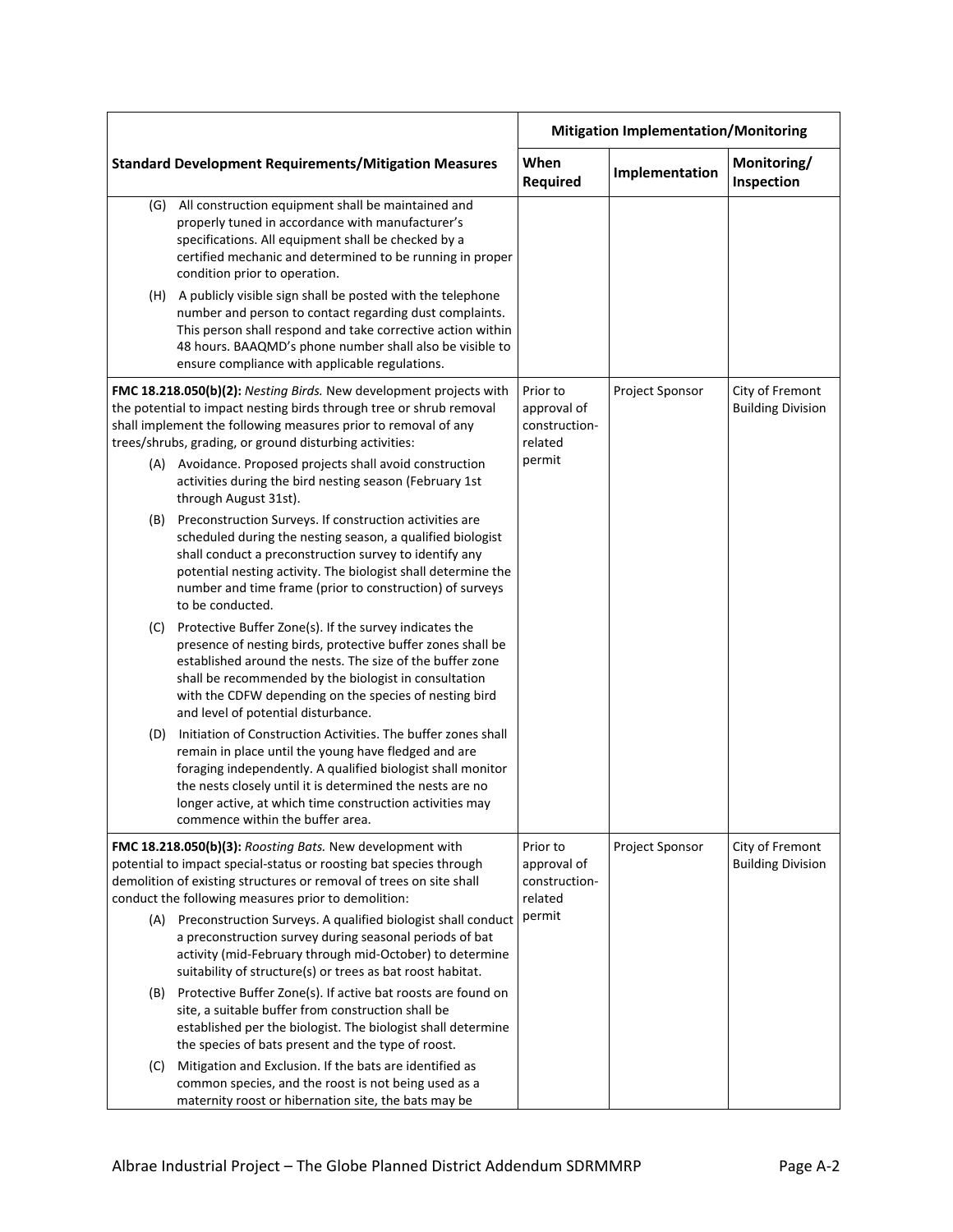|                                                                                                                                                                                                                                                                                                                                                                                                                                                                                                                                                                                                                                                                                                                                                                                                                                                                                                                                                                                                                                                                                                                                                                                                                                                                                                                                                                                                                                                                                                                                                                                | <b>Mitigation Implementation/Monitoring</b>                   |                 |                                             |
|--------------------------------------------------------------------------------------------------------------------------------------------------------------------------------------------------------------------------------------------------------------------------------------------------------------------------------------------------------------------------------------------------------------------------------------------------------------------------------------------------------------------------------------------------------------------------------------------------------------------------------------------------------------------------------------------------------------------------------------------------------------------------------------------------------------------------------------------------------------------------------------------------------------------------------------------------------------------------------------------------------------------------------------------------------------------------------------------------------------------------------------------------------------------------------------------------------------------------------------------------------------------------------------------------------------------------------------------------------------------------------------------------------------------------------------------------------------------------------------------------------------------------------------------------------------------------------|---------------------------------------------------------------|-----------------|---------------------------------------------|
| <b>Standard Development Requirements/Mitigation Measures</b>                                                                                                                                                                                                                                                                                                                                                                                                                                                                                                                                                                                                                                                                                                                                                                                                                                                                                                                                                                                                                                                                                                                                                                                                                                                                                                                                                                                                                                                                                                                   | When<br><b>Required</b>                                       | Implementation  | Monitoring/<br>Inspection                   |
| evicted using methods developed by a qualified biologist.<br>If special-status bat species are found present, or if the<br>roost is determined to be a maternity roost or hibernation<br>site for any species, then the qualified biologist shall<br>develop a bat mitigation and exclusion plan to compensate<br>for lost roost. The site shall not be disturbed until CDFW<br>approves the mitigation plan.                                                                                                                                                                                                                                                                                                                                                                                                                                                                                                                                                                                                                                                                                                                                                                                                                                                                                                                                                                                                                                                                                                                                                                  |                                                               |                 |                                             |
| FMC 18.218.050(c): Construction Management Plan. Prior to the<br>issuance of the first construction-related permit for a new<br>development project, the project applicant and his/her general<br>contractor shall submit a construction management plan (CMP) for<br>review and approval by the planning and building divisions and other<br>relevant city departments, such as the fire department and the public<br>works department, as directed. The CMP shall contain measures to<br>minimize potential construction impacts including measures to<br>comply with all construction-related conditions of approval (and<br>mitigation measures if applicable) such as dust control, construction<br>emissions, hazardous materials, construction days/hours, construction<br>traffic control, waste reduction and recycling, erosion and<br>sedimentation control, storm water pollution prevention, noise<br>control, complaint management, and cultural and tribal cultural<br>resource management as applicable. The CMP shall provide project-<br>specific information including descriptive procedures, approval<br>documentation, and drawings (such as a site logistics plan, fire safety<br>plan, construction phasing plan, proposed truck routes, traffic control<br>plan, complaint management plan, construction worker parking plan,<br>and litter/debris clean-up plan) that specify how potential<br>construction impacts will be minimized and how each construction-<br>related requirement will be satisfied throughout construction of the<br>project. | Prior to<br>approval of<br>construction-<br>related<br>permit | Project Sponsor | City of Fremont<br><b>Building Division</b> |
| FMC 18.218.050(d)(1): Notification, Affiliated California Native<br>American Tribes. Within 14 days of determining that an application for<br>a project is complete or a decision by the city is made to undertake a<br>project, the city shall provide formal notification to the designated<br>contact or a tribal representative of traditionally and culturally<br>affiliated California Native American tribes that have requested to<br>receive such notice from the city. The written notification shall include<br>a brief description of the proposed project and its location, project<br>contact information, and a notification that the California Native<br>American tribe has 30 days to request consultation pursuant to Cal.<br>Pub. Res. Code § 64352.4.                                                                                                                                                                                                                                                                                                                                                                                                                                                                                                                                                                                                                                                                                                                                                                                                     | During<br>environmenta<br>I review                            | City            | COMPLETED                                   |
| FMC 18.218.050(d)(2): Accidental Discovery of Cultural Resources.<br>The following requirements shall be met to address the potential for<br>accidental discovery of cultural resources during ground disturbing<br>excavation:<br>(A)<br>The project proponent shall include a note on any plans<br>that require ground disturbing excavation that there is a<br>potential for exposing buried cultural resources.<br>The project proponent shall retain a professional<br>(B)<br>archaeologist to provide a preconstruction briefing to<br>supervisory personnel of any excavation contractor to alert                                                                                                                                                                                                                                                                                                                                                                                                                                                                                                                                                                                                                                                                                                                                                                                                                                                                                                                                                                       | During<br>construction                                        | Project Sponsor | City of Fremont<br><b>Building Division</b> |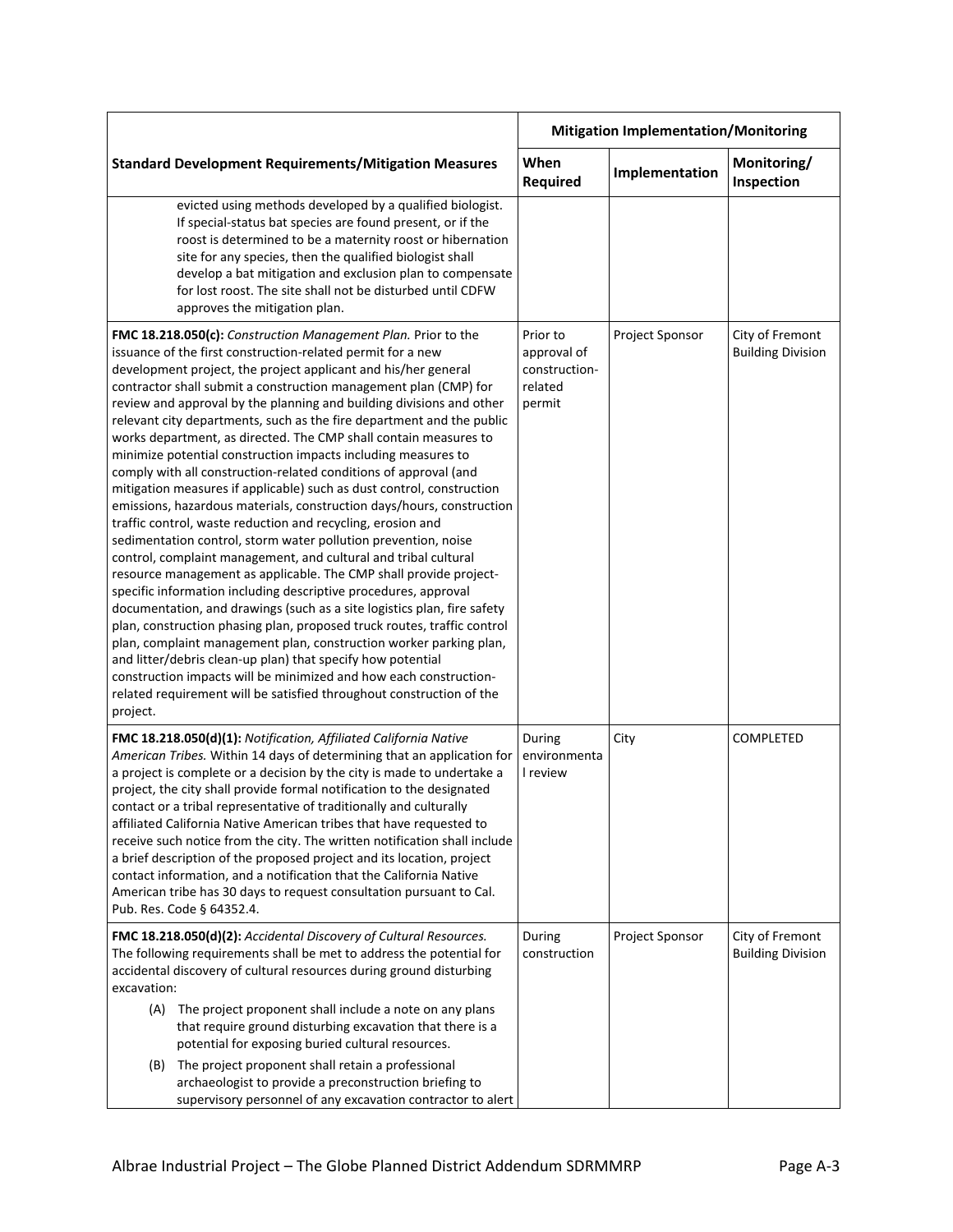|                                                                                                                                                                                                                                                                                                                                                                                                                                                                                                                                                                                                                                                                                                                                                                                          |                                                                                                                                                                                                                                                                                                                                                                                                                                                                                                                                                                                                                                                                                                                                                                                                                                                                                                                                                                                                          | <b>Mitigation Implementation/Monitoring</b>                   |                 |                                             |
|------------------------------------------------------------------------------------------------------------------------------------------------------------------------------------------------------------------------------------------------------------------------------------------------------------------------------------------------------------------------------------------------------------------------------------------------------------------------------------------------------------------------------------------------------------------------------------------------------------------------------------------------------------------------------------------------------------------------------------------------------------------------------------------|----------------------------------------------------------------------------------------------------------------------------------------------------------------------------------------------------------------------------------------------------------------------------------------------------------------------------------------------------------------------------------------------------------------------------------------------------------------------------------------------------------------------------------------------------------------------------------------------------------------------------------------------------------------------------------------------------------------------------------------------------------------------------------------------------------------------------------------------------------------------------------------------------------------------------------------------------------------------------------------------------------|---------------------------------------------------------------|-----------------|---------------------------------------------|
|                                                                                                                                                                                                                                                                                                                                                                                                                                                                                                                                                                                                                                                                                                                                                                                          | <b>Standard Development Requirements/Mitigation Measures</b>                                                                                                                                                                                                                                                                                                                                                                                                                                                                                                                                                                                                                                                                                                                                                                                                                                                                                                                                             | When<br>Required                                              | Implementation  | Monitoring/<br>Inspection                   |
|                                                                                                                                                                                                                                                                                                                                                                                                                                                                                                                                                                                                                                                                                                                                                                                          | them to the possibility of exposing buried cultural<br>resources, including significant prehistoric archaeological<br>resources. The briefing shall discuss any cultural resources,<br>including archaeological objects, that could be exposed,<br>the need to stop excavation at the discovery, and the<br>procedures to follow regarding discovery protection and<br>notification of the project proponent and archaeological<br>team.                                                                                                                                                                                                                                                                                                                                                                                                                                                                                                                                                                 |                                                               |                 |                                             |
| (C)                                                                                                                                                                                                                                                                                                                                                                                                                                                                                                                                                                                                                                                                                                                                                                                      | In the event that any human remains or historical,<br>archaeological or paleontological resources are discovered<br>during ground disturbing excavation, the provisions of<br>CEQA Guidelines Sections 15064.5(e) and (f), and of<br>subsection (c)(2)(D) of this section, requiring cessation of<br>work, notification, and immediate evaluation shall be<br>followed.                                                                                                                                                                                                                                                                                                                                                                                                                                                                                                                                                                                                                                  |                                                               |                 |                                             |
| (D)                                                                                                                                                                                                                                                                                                                                                                                                                                                                                                                                                                                                                                                                                                                                                                                      | If resources are discovered during ground disturbing<br>activities that may be classified as historical, unique<br>archaeological, or tribal cultural resources, ground<br>disturbing activities shall cease immediately, and the<br>planning manager shall be notified. The resources will be<br>evaluated by a qualified archaeologist and, in the planning<br>manager's discretion, a tribal cultural monitor. If the<br>resources are determined to be historical, unique<br>archaeological, or tribal cultural resources, then a plan for<br>avoiding the resources shall be prepared. If avoidance is<br>infeasible, then all significant cultural materials recovered<br>shall be, as necessary and at the discretion of the<br>consulting archaeologist, subject to scientific analysis,<br>professional museum curation, and documentation<br>according to current professional standards. Any plan for<br>avoidance or mitigation shall be subject to the approval of<br>the planning manager. |                                                               |                 |                                             |
| (E)                                                                                                                                                                                                                                                                                                                                                                                                                                                                                                                                                                                                                                                                                                                                                                                      | As used herein, "historical resource" means a historical<br>resource as defined by CEQA Guidelines Section<br>15064.5(a); "unique archaeological resource" means<br>unique archaeological resource as defined by Cal. Pub. Res.<br>Code § 21083.2(g); and "tribal cultural resource" means<br>tribal cultural resource as defined by Cal. Pub. Res. Code §<br>21074. Collectively, these terms describe "significant<br>cultural materials."                                                                                                                                                                                                                                                                                                                                                                                                                                                                                                                                                             |                                                               |                 |                                             |
| FMC 18.218.050(e): Geology and Soils. New development projects<br>with the potential to expose people or structures to substantial<br>adverse effects, including the risk of loss, injury, or death due to<br>seismic activity and potential seismic-related ground shaking including<br>liquefaction, if so determined by a site-specific geotechnical study<br>prepared to the satisfaction of the city engineer or his/her designee,<br>shall implement the following measures prior to or during project<br>construction, as applicable.<br>(A) The project geotechnical consultant shall review all<br>geotechnical aspects of the project building and grading<br>plans (i.e., site preparation and grading, site drainage<br>improvements, and design parameters for foundations, |                                                                                                                                                                                                                                                                                                                                                                                                                                                                                                                                                                                                                                                                                                                                                                                                                                                                                                                                                                                                          | Prior to<br>approval of<br>construction-<br>related<br>permit | Project Sponsor | City of Fremont<br><b>Building Division</b> |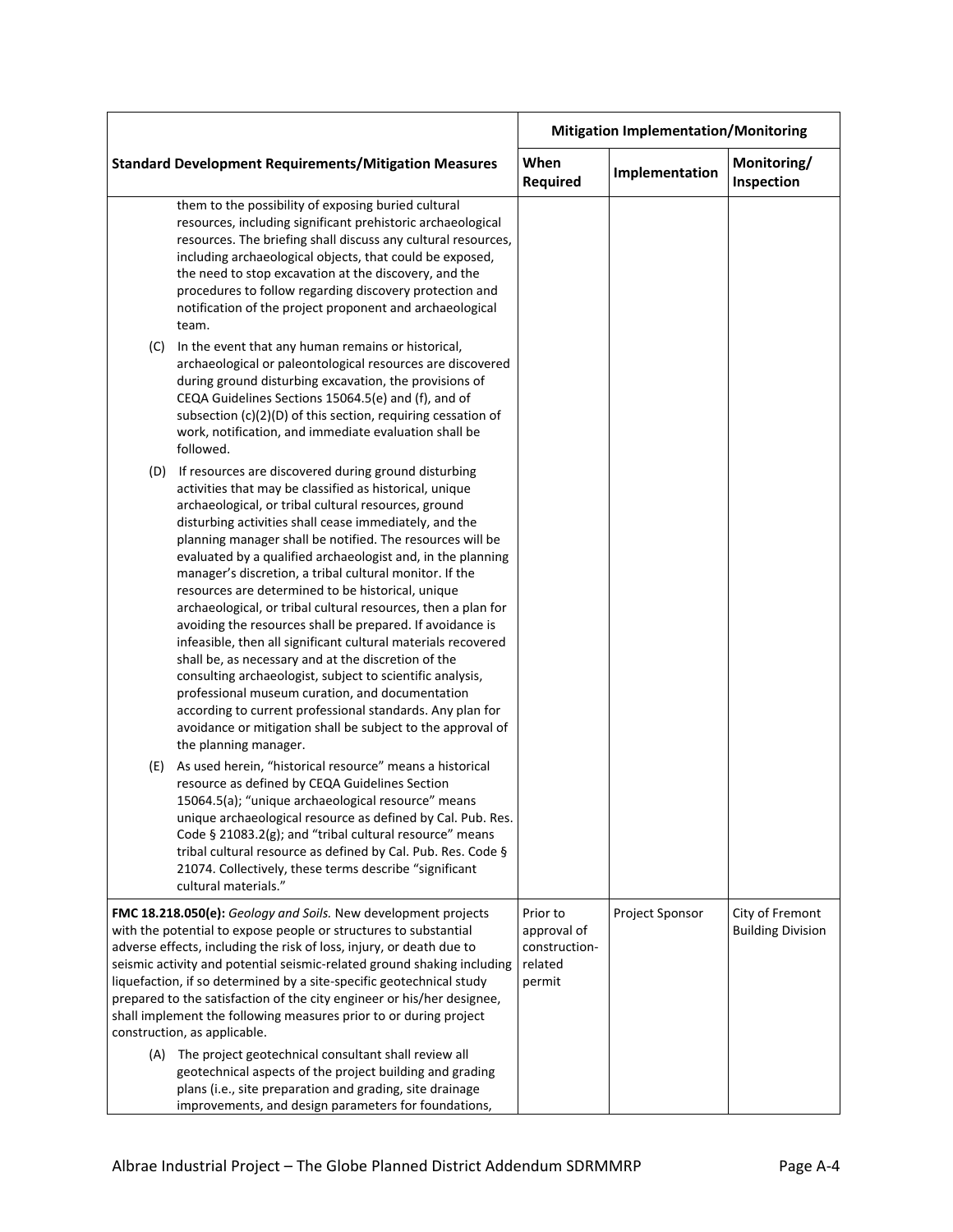| When<br><b>Required</b> |                 |                                             |
|-------------------------|-----------------|---------------------------------------------|
|                         | Implementation  | Monitoring/<br>Inspection                   |
|                         |                 |                                             |
|                         |                 |                                             |
|                         |                 |                                             |
| During<br>construction  | Project Sponsor | City of Fremont<br><b>Building Division</b> |
|                         |                 |                                             |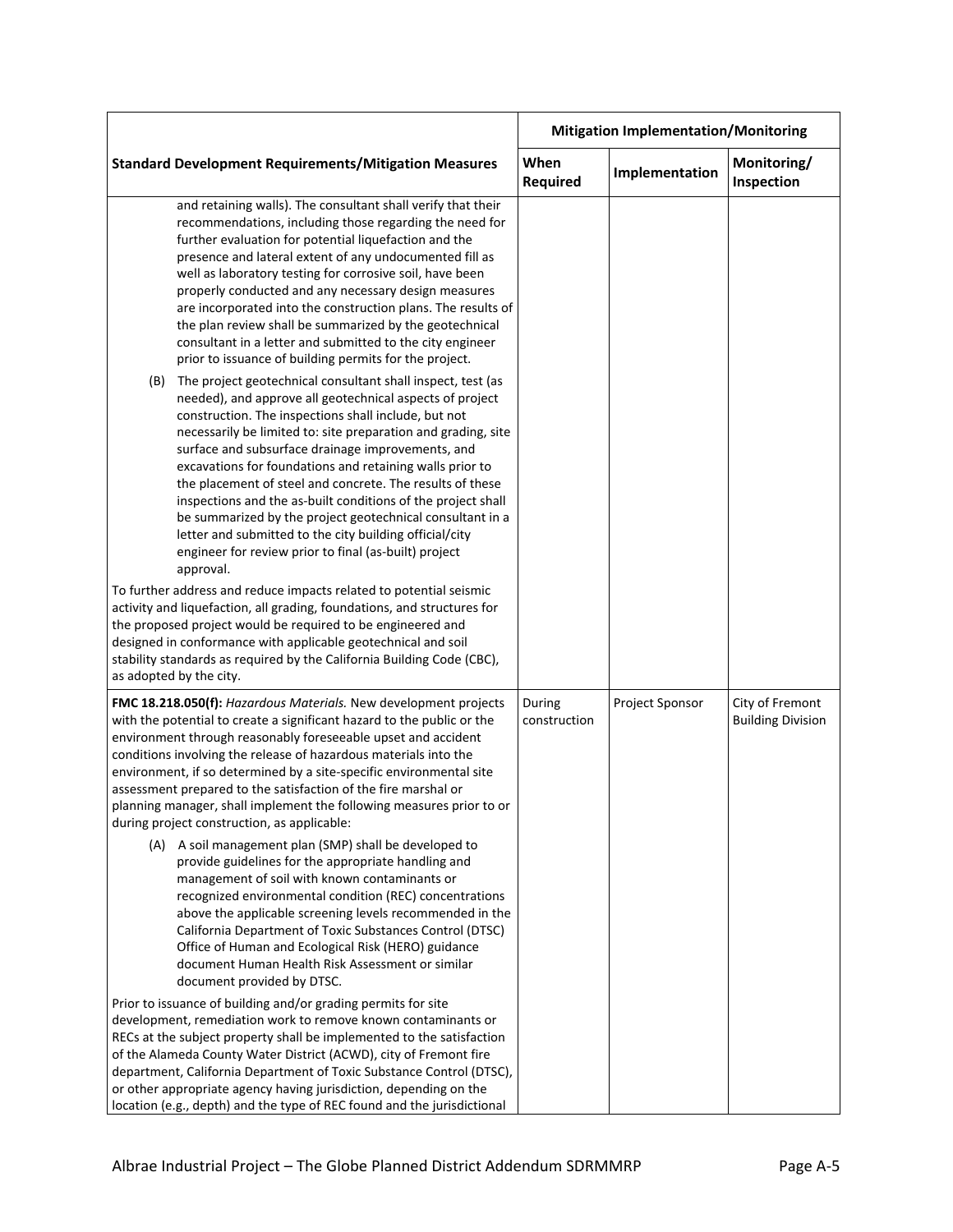|                                                                                                                                                                                                                                                                                                                                                                                                                                                                                                                                                                                                                                                              |                                                                                                                                                                                                                                                                                                                                                                                 | <b>Mitigation Implementation/Monitoring</b> |                 |                                             |
|--------------------------------------------------------------------------------------------------------------------------------------------------------------------------------------------------------------------------------------------------------------------------------------------------------------------------------------------------------------------------------------------------------------------------------------------------------------------------------------------------------------------------------------------------------------------------------------------------------------------------------------------------------------|---------------------------------------------------------------------------------------------------------------------------------------------------------------------------------------------------------------------------------------------------------------------------------------------------------------------------------------------------------------------------------|---------------------------------------------|-----------------|---------------------------------------------|
|                                                                                                                                                                                                                                                                                                                                                                                                                                                                                                                                                                                                                                                              | <b>Standard Development Requirements/Mitigation Measures</b>                                                                                                                                                                                                                                                                                                                    | When<br><b>Required</b>                     | Implementation  | Monitoring/<br>Inspection                   |
| purview of the agencies. Completion of the remediation work and<br>procurement of an appropriate closure document or written<br>statement that the remediation work has been satisfactorily<br>completed and without further conditions or obligations shall be<br>submitted to the satisfaction of the city of Fremont community<br>development department. Compliance with this mitigation may<br>require the applicant or their agent to complete a preliminary<br>endangerment report, voluntary cleanup agreement or other<br>documentation as determined by the appropriate agency and receive<br>concurrence that the site's RECs have been resolved. |                                                                                                                                                                                                                                                                                                                                                                                 |                                             |                 |                                             |
| implemented:                                                                                                                                                                                                                                                                                                                                                                                                                                                                                                                                                                                                                                                 | FMC 18.218.050(g): Noise. To reduce the potential for noise impacts<br>during construction, the following requirements shall be                                                                                                                                                                                                                                                 | During<br>construction                      | Project Sponsor | City of Fremont<br><b>Building Division</b> |
|                                                                                                                                                                                                                                                                                                                                                                                                                                                                                                                                                                                                                                                              | (A) Construction equipment shall be well-maintained and<br>used judiciously to be as quiet as practical.                                                                                                                                                                                                                                                                        |                                             |                 |                                             |
|                                                                                                                                                                                                                                                                                                                                                                                                                                                                                                                                                                                                                                                              | (B) Construction, excavating, grading, and filling activities<br>(including the loading and unloading of materials, truck<br>movements, and warming of equipment motors) shall be<br>limited as provided in Section 18.160.010.                                                                                                                                                 |                                             |                 |                                             |
| (C)                                                                                                                                                                                                                                                                                                                                                                                                                                                                                                                                                                                                                                                          | All internal combustion engine-driven equipment shall be<br>equipped with mufflers, which are in good condition and<br>appropriate for the equipment.                                                                                                                                                                                                                           |                                             |                 |                                             |
|                                                                                                                                                                                                                                                                                                                                                                                                                                                                                                                                                                                                                                                              | (D) The contractor shall utilize "quiet" models of air<br>compressors and other stationary noise sources where<br>technology exists.                                                                                                                                                                                                                                            |                                             |                 |                                             |
| (E)                                                                                                                                                                                                                                                                                                                                                                                                                                                                                                                                                                                                                                                          | Loading, staging areas, stationary noise generating<br>equipment, etc., shall be located as far as feasible from<br>sensitive receptors.                                                                                                                                                                                                                                        |                                             |                 |                                             |
| (F)                                                                                                                                                                                                                                                                                                                                                                                                                                                                                                                                                                                                                                                          | The contractor shall comply with Air Resource Board idling<br>prohibitions of unnecessary idling of internal combustion<br>engines.                                                                                                                                                                                                                                             |                                             |                 |                                             |
|                                                                                                                                                                                                                                                                                                                                                                                                                                                                                                                                                                                                                                                              | (G) Signs shall be posted at the construction site that include<br>permitted construction days and hours, a day and evening<br>contact number for the job site, and a contact number for<br>the project sponsor in the event of noise complaints. The<br>applicant shall designate an on-site complaint and<br>enforcement manager to track and respond to noise<br>complaints. |                                             |                 |                                             |
|                                                                                                                                                                                                                                                                                                                                                                                                                                                                                                                                                                                                                                                              | (H) Temporary noise barriers, such as solid plywood fences,<br>shall be installed around construction sites adjacent to<br>operational businesses, residences or noise-sensitive land<br>uses, unless an existing wall or other barrier provides<br>equivalent noise attenuation. (Ord. 27-2016 § 37, 12-6-16;<br>Ord. 23-2018 § 41, 10-2-18; Ord. 05-2021 § 52, 4-20-21.)      |                                             |                 |                                             |
| MITIGATION MEASURE 3.1.2: Reduce Vehicle Trips. The following are<br>feasible mitigation measures identified by the BAAQMD for<br>commercial development:                                                                                                                                                                                                                                                                                                                                                                                                                                                                                                    |                                                                                                                                                                                                                                                                                                                                                                                 | Preliminary<br>approval prior<br>to         | Project Sponsor | City of Fremont<br><b>Planning Division</b> |
| · Provide transit facilities, e.g., bus bulbs/turnouts, benches, shelters,<br>etc.                                                                                                                                                                                                                                                                                                                                                                                                                                                                                                                                                                           |                                                                                                                                                                                                                                                                                                                                                                                 | construction<br>permits                     |                 |                                             |
| . Provide bicycle land and/or paths, connected to community-wide                                                                                                                                                                                                                                                                                                                                                                                                                                                                                                                                                                                             |                                                                                                                                                                                                                                                                                                                                                                                 |                                             |                 |                                             |